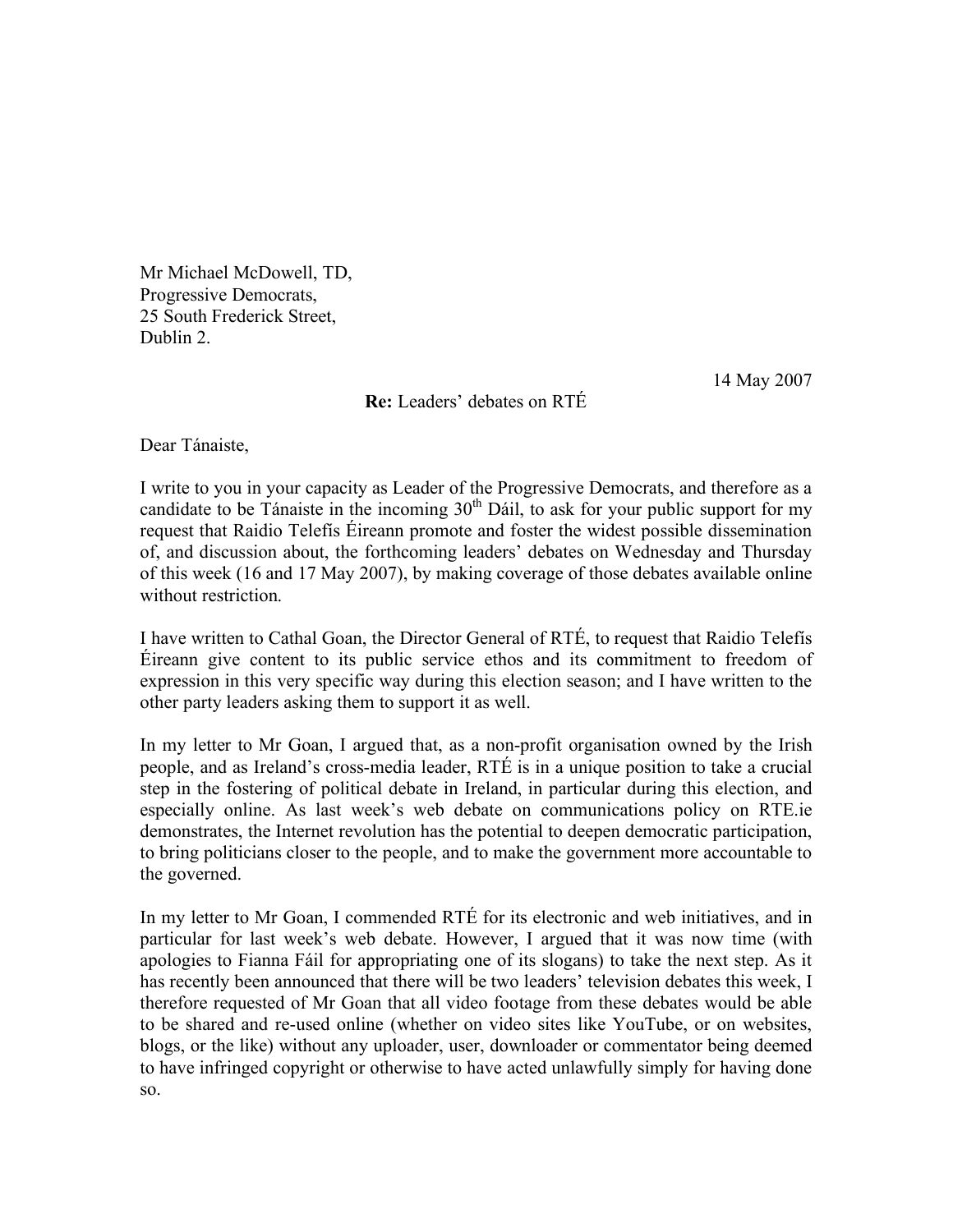In other words, and for a change (with apologies to Fine Gael for appropriating this slogan), I wrote to ask RTÉ not to insist on its copyright in next week's debates, so as to encourage and enable the fullest possible discussion – especially online – about these very important debates. One way for RTÉ to do this would be to make the full video of the programme available via RTE.ie, making it clear that it is in public domain or at least available under an appropriately wide licence. Another would be to make it available via YouTube, as the BBC is beginning to do. I am sure that there are still other ways. The point is that it is an easy thing to do in technological terms; moreover, it is the right thing to do in democratic terms.

As Prof Lawrence Lessig of Stanford University wrote in various calls to US political parties and television networks to do something similar in the context of party debates among US presidential candidates:

… in the age of online video sharing, corporations retaining exclusive rights to debate footage is an obvious barrier to democratic participation. No concerned voter should ever be labeled a lawbreaker for wanting to share video of a presidential debate with others.

The point applies equally to the leaders' debates this week. Moreover, the main US political parties and most of the networks responded positively to his appeal. I would hope that RTÉ can do likewise to the similar request in my letter to Mr Goan. Moreover, as the US candidates gave their support to Prof Lessig's initiative, I would hope that you can publicly do likewise to mine.

The Progressive Democrats have made a significant impact online. With apologies for appropriating your own slogan, I would ask you not to throw that advantage away, but instead to press it home by supporting my request to RTÉ. I would be delighted to discuss this matter further with you at your convenience, and I look forward to your reply.

Yours sincerely,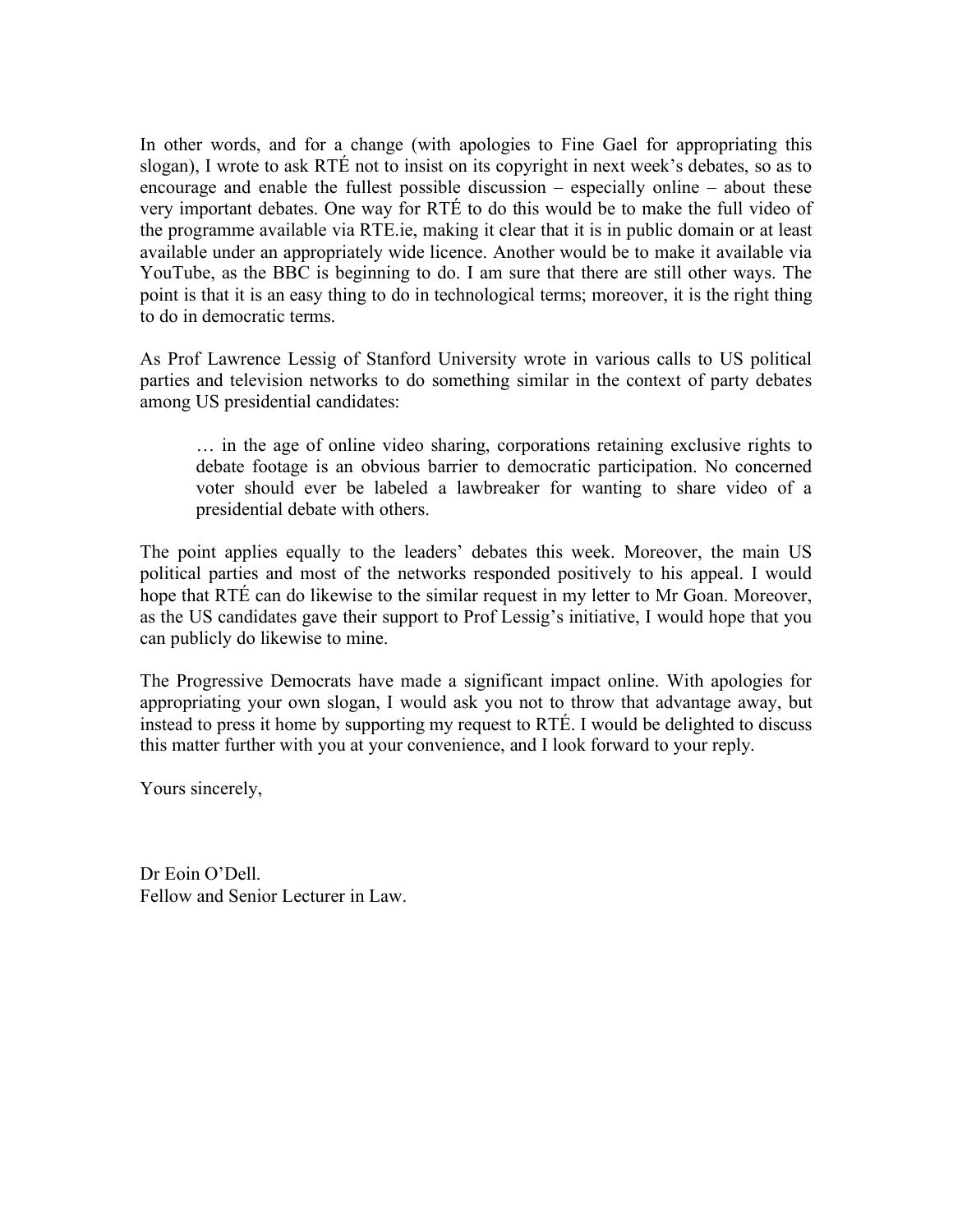Mr Pat Rabbitte, TD, Labour, 17 Ely Place, Dublin 2.

14 May 2007

**Re:** Leaders' debates on RTÉ

Dear Mr Rabbitte,

I write to you in your capacity as Leader of the Labour Party, and therefore as a candidate to be Tánaiste in the incoming  $30<sup>th</sup>$  Dáil, to ask for your public support for my request that Radio Telefís Éireann promote and foster the widest possible dissemination of, and discussion about, the forthcoming leaders' debates on Wednesday and Thursday of this week (16 and 17 May 2007), by making coverage of those debates available online without restriction.

I have written to Cathal Goan, the Director General of RTÉ, to request that Radio Telefís Éireann give content to its public service ethos and its commitment to freedom of expression in this very specific way during this election season; and I have written to the other party leaders asking them to support it as well.

In my letter to Mr Goan, I argued that, as a non-profit organisation owned by the Irish people, and as Ireland's cross-media leader, RTÉ is in a unique position to take a crucial step in the fostering of political debate in Ireland, in particular during this election, and especially online. As last week's web debate on communications policy on RTE.ie demonstrates, the Internet revolution has the potential to deepen democratic participation, to bring politicians closer to the people, and to make the government more accountable to the governed.

In my letter to Mr Goan, I commended RTÉ for its electronic and web initiatives, and in particular for last week's web debate on communications. However, I argued that it was now time (with apologies to Fianna Fáil for appropriating one of its slogans) to take the next step. As it has recently been announced that there will be two leaders' television debates this week, I therefore requested of Mr Goan that all video footage from these debates would be able to be shared and re-used online (whether on video sites like YouTube, or on websites, blogs, or the like) without any uploader, user, downloader or commentator being deemed to have infringed copyright or otherwise to have acted unlawfully simply for having done so.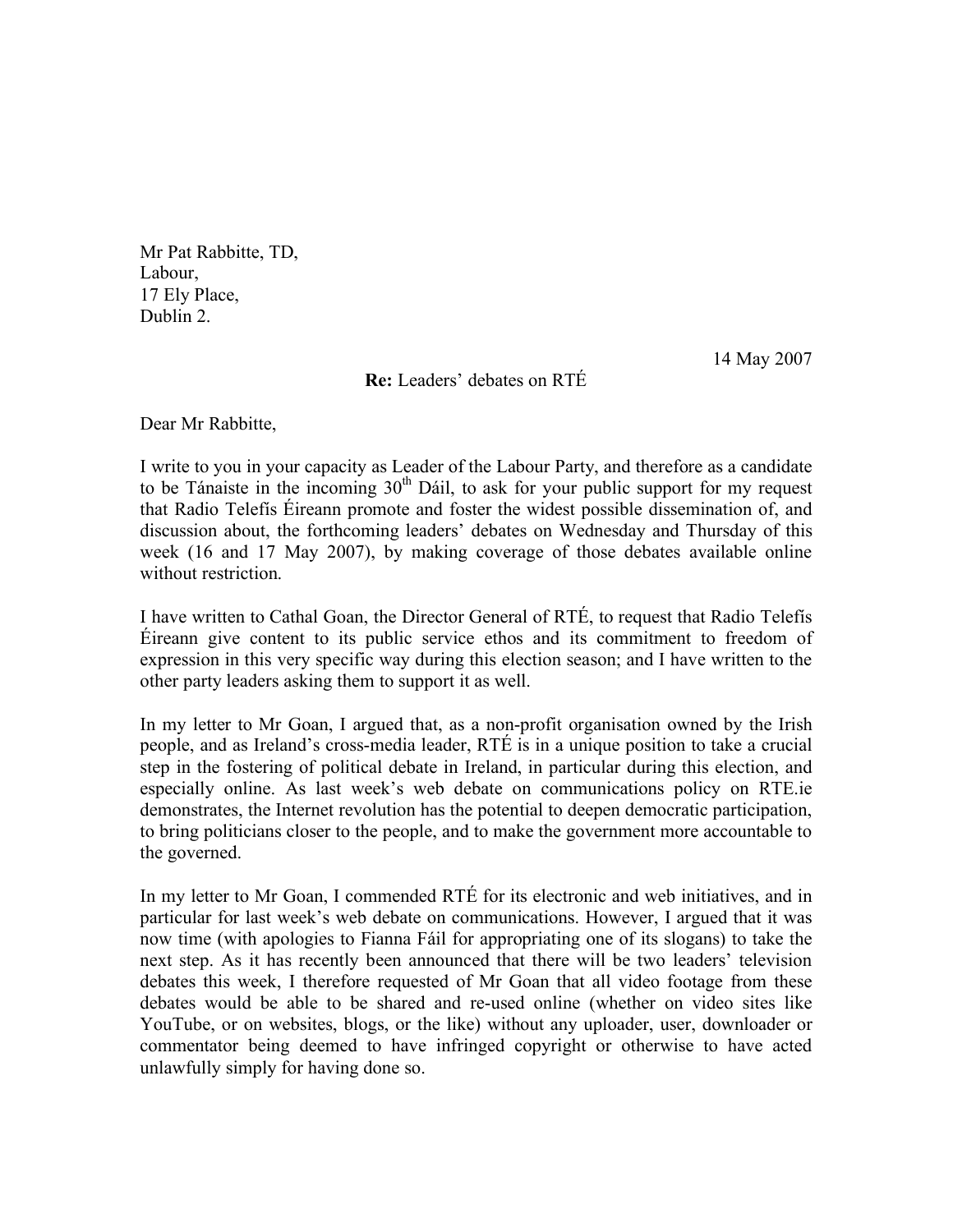In other words, and for a change (with apologies to Fine Gael for appropriating this slogan), I wrote to ask RTÉ not to insist on its copyright in next week's debates, so as to encourage and enable the fullest possible discussion – especially online – about these very important debates. One way for RTÉ to do this would be to make the full video of the programme available via RTE.ie, making it clear that it is in public domain or at least available under an appropriately wide licence. Another would be to make it available via YouTube, as the BBC is beginning to do. I am sure that there are still other ways. The point is that it is an easy thing to do in technological terms; moreover, it is the right thing to do in democratic terms.

As Prof Lawrence Lessig of Stanford University wrote in various calls to US political parties and television networks to do something similar in the context of party debates among US presidential candidates:

… in the age of online video sharing, corporations retaining exclusive rights to debate footage is an obvious barrier to democratic participation. No concerned voter should ever be labeled a lawbreaker for wanting to share video of a presidential debate with others.

The point applies equally to the leaders' debates this week. Moreover, the main US political parties and most of the networks responded positively to his appeal. I would hope that RTÉ can do likewise to the similar request in my letter to Mr Goan. Moreover, as the US candidates gave their support to Prof Lessig's initiative, I would hope that you can publicly do likewise to mine.

RTÉ have a good web presence; in this respect, however, it is too restricted. But, (and with apologies for appropriating your slogan), are you happy with that? At a time when so much more is technologically possible, I think that the least RTÉ can do is to allow the coverage of the debates to be shared and re-used online. I would be delighted to discuss this matter further with you at your convenience, and I look forward to your reply.

Yours sincerely,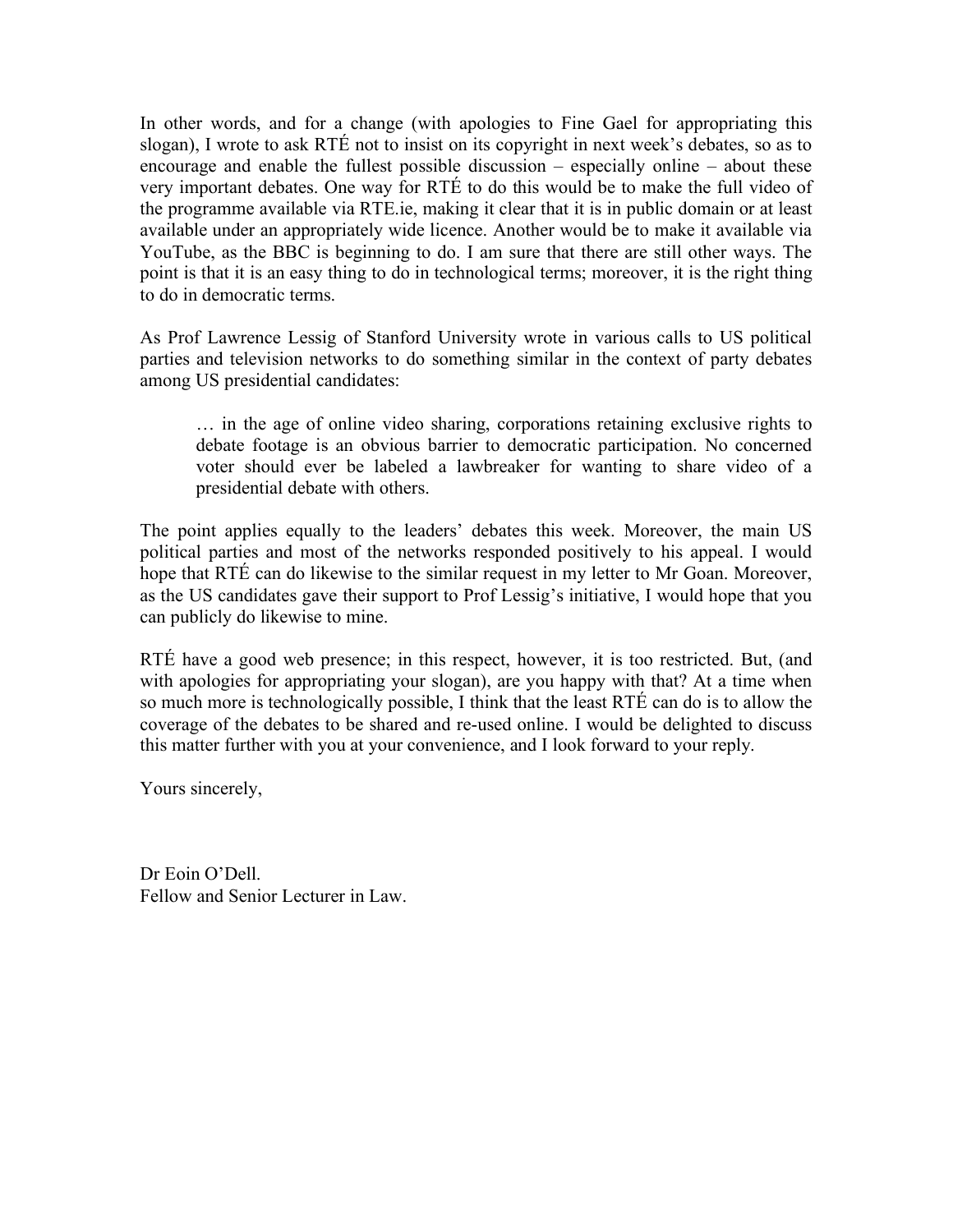Mr Trevor Sargent, TD, The Green Party, 16/17 Suffolk Street, Dublin 2.

14 May 2007

**Re:** Leaders' debates on RTÉ

Dear Mr Sargent,

I write to you in your capacity as Leader of the Green Party, to ask for your public support for my request that Radio Telefís Éireann promote and foster the widest possible dissemination of, and discussion about, the forthcoming leaders' debates on Wednesday and Thursday of this week (16 and 17 May 2007), by making coverage of those debates available online without restriction.

I have written to Cathal Goan, the Director General of RTÉ, to request that Radio Telefís Éireann give content to its public service ethos and its commitment to freedom of expression in this very specific way during this election season; and I have written to the other party leaders asking them to support it as well.

In my letter to Mr Goan, I argued that, as a non-profit organisation owned by the Irish people, and as Ireland's cross-media leader, RTÉ is in a unique position to take a crucial step in the fostering of political debate in Ireland, in particular during this election, and especially online. As last week's web debate on communications policy on RTE.ie demonstrates, the Internet revolution has the potential to deepen democratic participation, to bring politicians closer to the people, and to make the government more accountable to the governed.

In my letter to Mr Goan, I commended RTÉ for its electronic and web initiatives, and in particular for last week's web debate on communications. However, I argued that it was now time (with apologies to Fianna Fáil for appropriating one of its slogans) to take the next step. As it has recently been announced that there will be two leaders' television debates this week, I therefore requested of Mr Goan that all video footage from these debates would be able to be shared and re-used online (whether on video sites like YouTube, or on websites, blogs, or the like) without any uploader, user, downloader or commentator being deemed to have infringed copyright or otherwise to have acted unlawfully simply for having done so.

In other words, and for a change (with apologies to Fine Gael for appropriating this slogan), I wrote to ask RTÉ not to insist on its copyright in next week's debates, so as to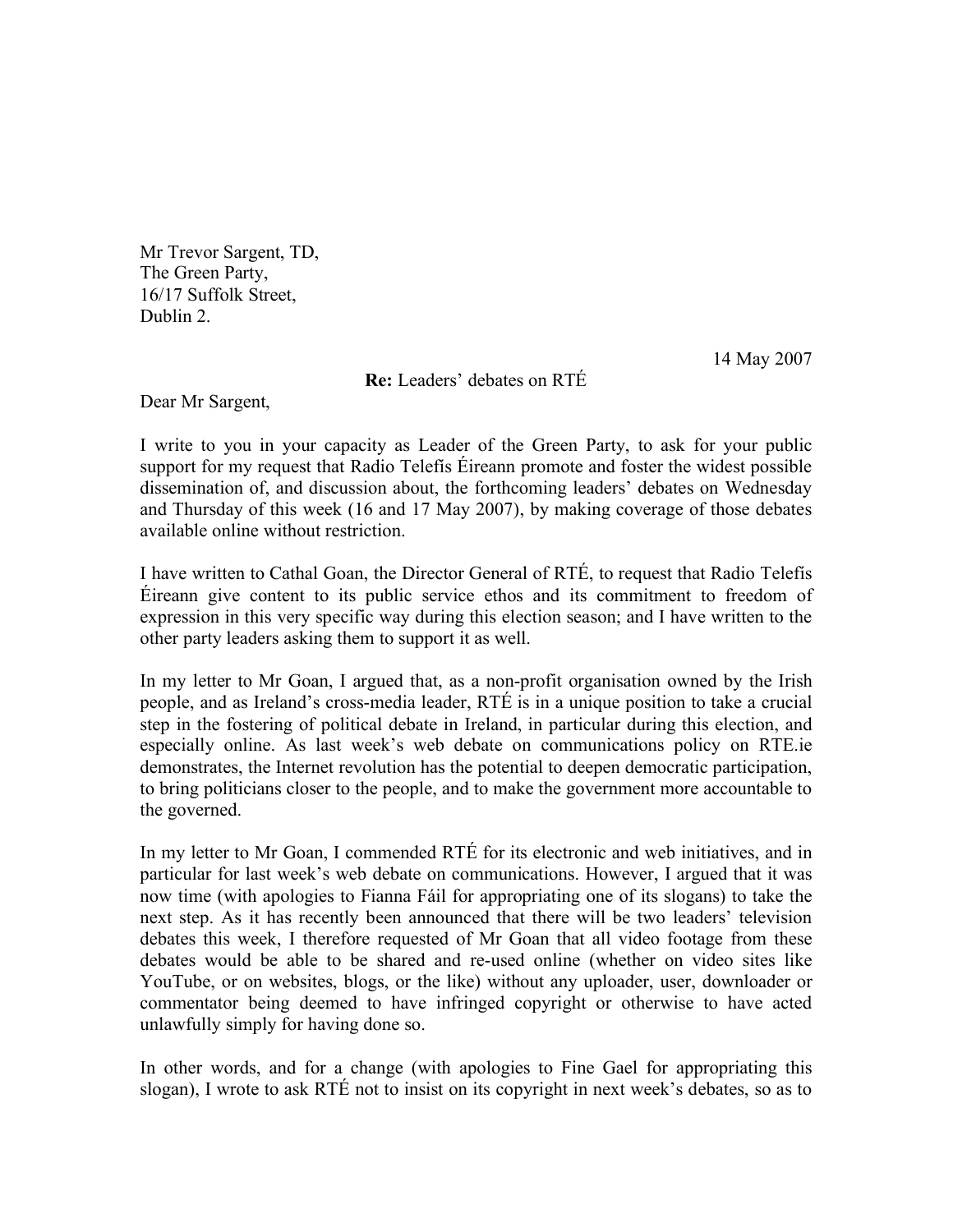encourage and enable the fullest possible discussion – especially online – about these very important debates. One way for RTÉ to do this would be to make the full video of the programme available via RTE.ie, making it clear that it is in public domain or at least available under an appropriately wide licence. Another would be to make it available via YouTube, as the BBC is beginning to do. I am sure that there are still other ways. The point is that it is an easy thing to do in technological terms; moreover, it is the right thing to do in democratic terms.

As Prof Lawrence Lessig of Stanford University wrote in various calls to US political parties and television networks to do something similar in the context of party debates among US presidential candidates:

… in the age of online video sharing, corporations retaining exclusive rights to debate footage is an obvious barrier to democratic participation. No concerned voter should ever be labeled a lawbreaker for wanting to share video of a presidential debate with others.

The point applies equally to the leaders' debates this week. Moreover, the main US political parties and most of the networks responded positively to his appeal. I would hope that RTÉ can do likewise to the similar request in my letter to Mr Goan. Moreover, as the US candidates gave their support to Prof Lessig's initiative, I would hope that you can publicly do likewise to mine.

RTÉ have a good, if restrictive, web presence. It's time (with apologies for appropriating your slogan) that it was opened a little, in the interests of democratic participation. At a time when so much more is technologically possible, I think that the least RTÉ can do is to allow the coverage of the debates to be shared and re-used online. I would be delighted to discuss this matter further with you at your convenience, and I look forward to your reply.

Yours sincerely,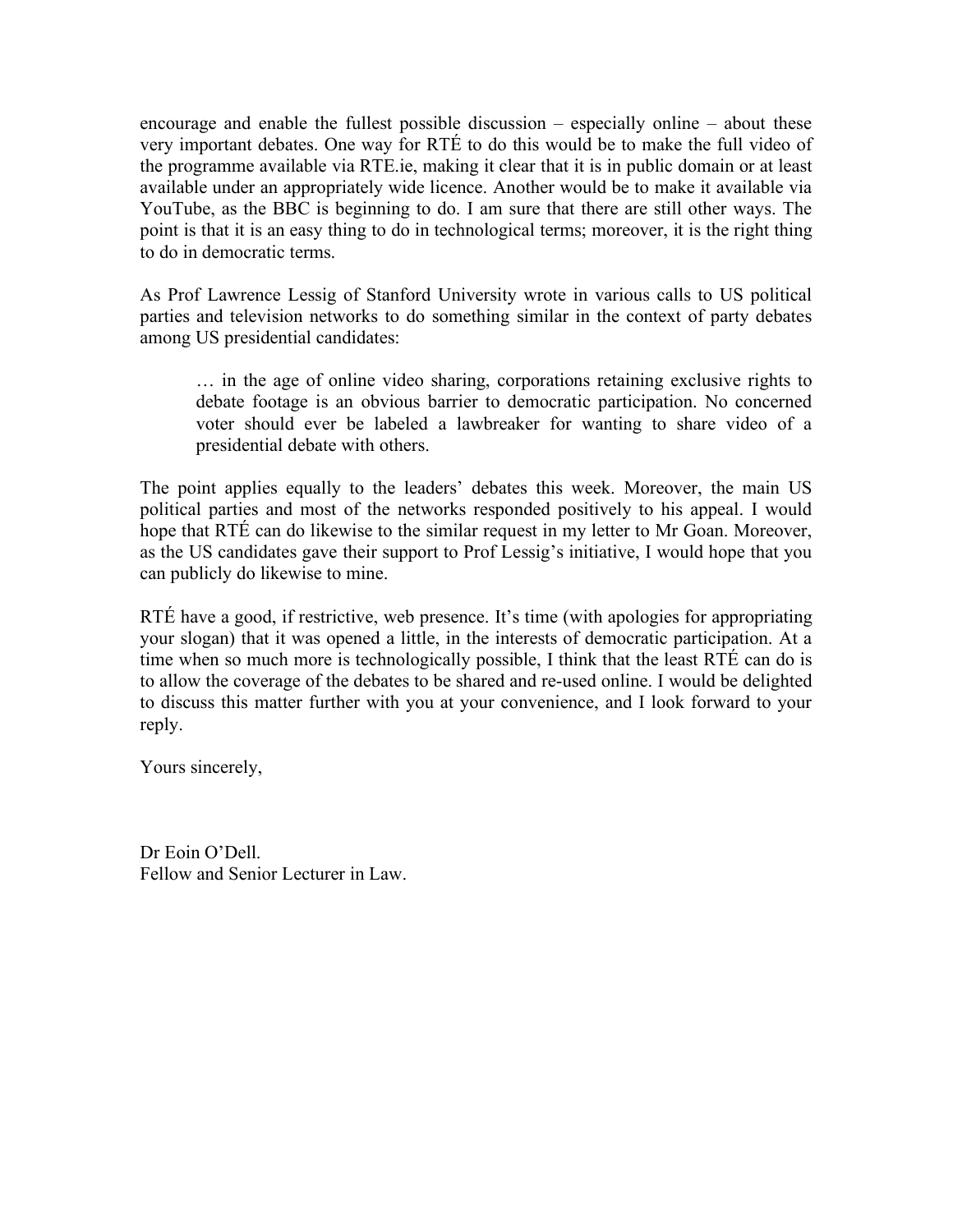Mr Gerry Adams, Sinn Féin, 44 Parnell Square, Dublin 1.

14 May 2007

**Re:** Leaders' debates on RTÉ

Dear Mr Adams,

I write to you in your capacity as Leader of Sinn Féin, to ask for your public support for my request that Radio Telefís Éireann promote and foster the widest possible dissemination of, and discussion about, the forthcoming leaders' debates on Wednesday and Thursday of this week (16 and 17 May 2007), by making coverage of those debates available online without restriction.

I have written to Cathal Goan, the Director General of RTÉ, to request that Radio Telefís Éireann give content to its public service ethos and its commitment to freedom of expression in this very specific way during this election season; and I have written to the other party leaders asking them to support it as well.

In my letter to Mr Goan, I argued that, as a non-profit organisation owned by the Irish people, and as Ireland's cross-media leader, RTÉ is in a unique position to take a crucial step in the fostering of political debate in Ireland, in particular during this election, and especially online. As last week's web debate on communications policy on RTE.ie demonstrates, the Internet revolution has the potential to deepen democratic participation, to bring politicians closer to the people, and to make the government more accountable to the governed.

In my letter to Mr Goan, I commended RTÉ for its electronic and web initiatives, and in particular for last week's web debate on communications. However, I argued that it was now time (with apologies to Fianna Fáil for appropriating one of its slogans) to take the next step. As it has recently been announced that there will be two leaders' television debates this week, I therefore requested of Mr Goan that all video footage from these debates would be able to be shared and re-used online (whether on video sites like YouTube, or on websites, blogs, or the like) without any uploader, user, downloader or commentator being deemed to have infringed copyright or otherwise to have acted unlawfully simply for having done so.

In other words, and for a change (with apologies to Fine Gael for appropriating this slogan), I wrote to ask RTÉ not to insist on its copyright in next week's debates, so as to